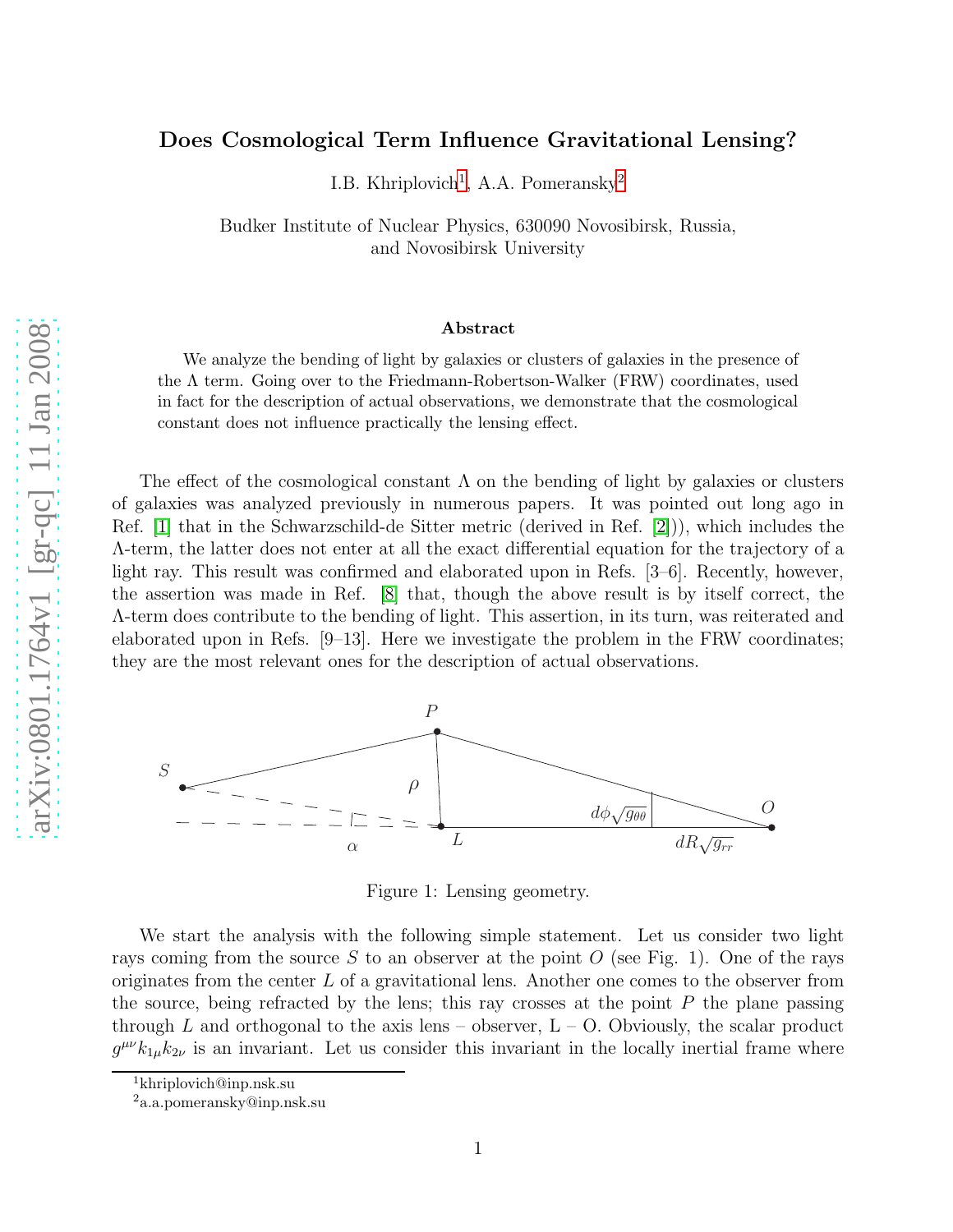the observer is at rest. Here this scalar product of the two null vectors,  $k_1$  and  $k_2$ , reduces (up to a factor of 2) to  $\omega^2 \theta^2$  where  $\omega$  is the light frequency and  $\theta$  is the small angle between the rays. Both  $\omega$  and  $\theta$  are directly measured by the observer at rest in the locally inertial frame. We will work with the square root of this expression (which is of course an invariant also):

$$
I = \omega \theta. \tag{1}
$$

At first, let us consider this invariant in the dS coordinates. We start with the Schwarzschild-de Sitter metric which describes the space-time geometry outside a spherically symmetric lens [\[2\]](#page-4-1):

<span id="page-1-3"></span>
$$
ds^{2} = (1 - \lambda^{2} R^{2} - r_{g}/R) dT^{2} - (1 - \lambda^{2} R^{2} - r_{g}/R)^{-1} dR^{2} - R^{2} d\Omega^{2};
$$
\n(2)

here and below  $r_g$  is the gravitational radius of the lens and

$$
\lambda^2 = \Lambda/3 \,, \quad d\Omega^2 = d\theta^2 + \sin^2 \theta \, d\phi^2 \,.
$$

The trajectory of a light ray in this space satisfies a simple differential equation [\[1\]](#page-4-0):

<span id="page-1-0"></span>
$$
\frac{d\phi}{dR} = \frac{\rho}{R\sqrt{R^2 - \rho^2 + \rho^2 r_g/R}},\tag{3}
$$

which can be easily derived from the Hamilton-Jacobi equation. Here the integral of motion  $\rho$  is the radial coordinate of the point on the trajectory which is of the closest approach to the lens. In the limit  $R \gg \rho \gg r_g$ , we are interested in, this equation reduces to

<span id="page-1-1"></span>
$$
\frac{d\phi}{dR} = \frac{\rho}{R^2} \,. \tag{4}
$$

Integrating Eq. [\(3\)](#page-1-0) between the source and the observer one can express  $\rho$  in terms of the radial positions of the source and of the observer:

<span id="page-1-5"></span>
$$
2r_g/\rho + \alpha = \rho/R_s + \rho/R_o,\tag{5}
$$

where small angle  $\alpha$  is the difference between  $\pi$  and the angle formed by the points S, L and O (see Fig. 1).

Let us consider now a small triangle presented in Fig. 1 ( $\theta \ll 1$ ), with its vertex being the observation point. The angle  $\theta$ , as seen from the vertex, is equal obviously to the ratio of the two lengths, and transforms with eq. [\(4\)](#page-1-1) as follows:

<span id="page-1-4"></span>
$$
\theta = \frac{d\phi\sqrt{|g_{\theta\theta}|}}{dR\sqrt{|g_{RR}|}} = \frac{\rho}{R\sqrt{|g_{RR}|}} = \theta_0\sqrt{1 - \lambda^2 R^2},\tag{6}
$$

where  $\theta_0 = \rho/R$ . The factor  $|g_{RR}|^{-1/2} = \sqrt{1 - \lambda^2 R^2}$ , is just the amendment, advocated in Ref. [\[8\]](#page-4-2), to the common expression for the bending of light. Therefore, the discussed invariant in the dS metric is

<span id="page-1-2"></span>
$$
I = \omega_{\rm dS} \,\theta_0 \sqrt{1 - \lambda^2 R^2}.\tag{7}
$$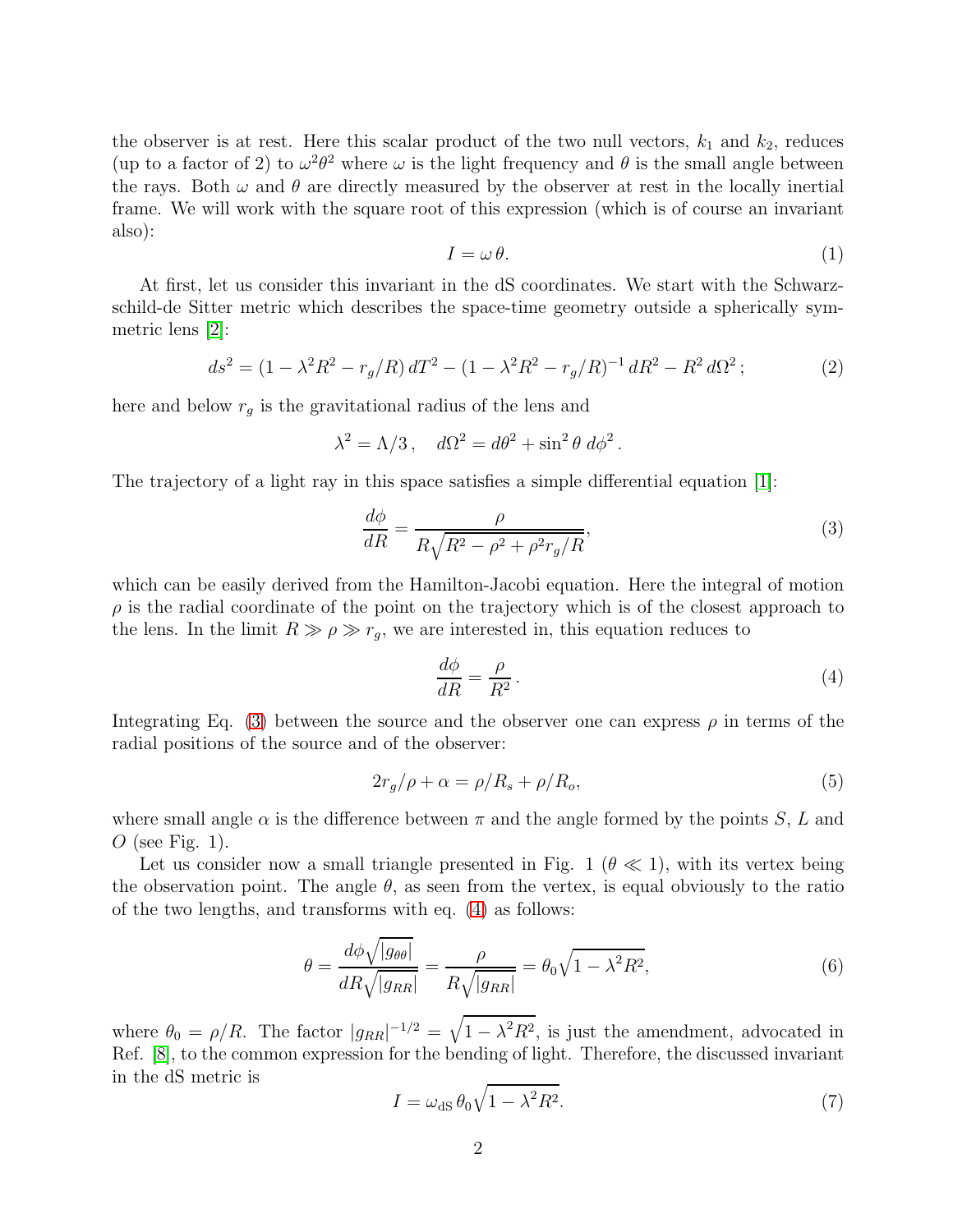We go over now to the FRW coordinates. This reference frame, where the distances grow with time (though the coordinates by themselves remain constant), is the most appropriate one for the description of observations, and commonly used for this purpose. Here the interval is

<span id="page-2-0"></span>
$$
ds_{\text{FRW}}^2 = dt^2 - a^2(t)(dr^2 + r^2d\Omega^2), \qquad (8)
$$

with

<span id="page-2-2"></span>
$$
a(t) = e^{\lambda t} \tag{9}
$$

for the de Sitter Universe. It is convenient to choose the origin at the point  $L$  (as it has been done above in the dS coordinates), and to start the count of time  $t$  at the moment of lensing.

To rewrite interval [\(7\)](#page-1-2) in the FRW coordinates, we note first of all that

<span id="page-2-3"></span>
$$
R = a(t)r \tag{10}
$$

(which follows, for instance, from the comparison of the factors at  $d\Omega^2$  in [\(2\)](#page-1-3) and [\(8\)](#page-2-0)). Therefore,

<span id="page-2-1"></span>
$$
\sqrt{1 - \lambda^2 R_o^2} = \sqrt{1 - \lambda^2 a^2 (t_o) r_o^2};
$$
\n(11)

.

the subscript o here and below means that the labelled symbols refer to the point and moment of observation. Besides, angle  $\theta_0$  in equation [\(6\)](#page-1-4) can be written now as

$$
\theta_0 = \frac{\rho}{a(t_o) r_o},\tag{12}
$$

where  $\rho$  is the impact parameter of the deflected photon.

Since  $a(t)r$  is the distance of a point with a radial coordinate r from the origin (see [\(8\)](#page-2-0)), in FRW coordinates the observer moves away from the origin (lens) with the velocity

$$
v = \dot{a}(t_o) r_o = \lambda a(t_o) r_o.
$$

Therefore, the frequency  $\omega_{FRW}$  received by the observer is Doppler-shifted with respect to the static one  $\omega_{\text{dS}}$  as follows:

$$
\omega_{\text{FRW}} = \omega_{\text{dS}} \sqrt{\frac{1 - \lambda a(t_o) r_o}{1 + \lambda a(t_o) r_o}}
$$

In other words, we have to substitute

$$
\omega_{\text{FRW}}\sqrt{\frac{1+\lambda a(t_o)r_o}{1-\lambda a(t_o)r_o}}
$$

for  $\omega_{\text{dS}}$  in invariant [\(7\)](#page-1-2). The product of the last radical and that in formula [\(11\)](#page-2-1) is equal to

$$
1 + \lambda a(t_o) r_o \,. \tag{13}
$$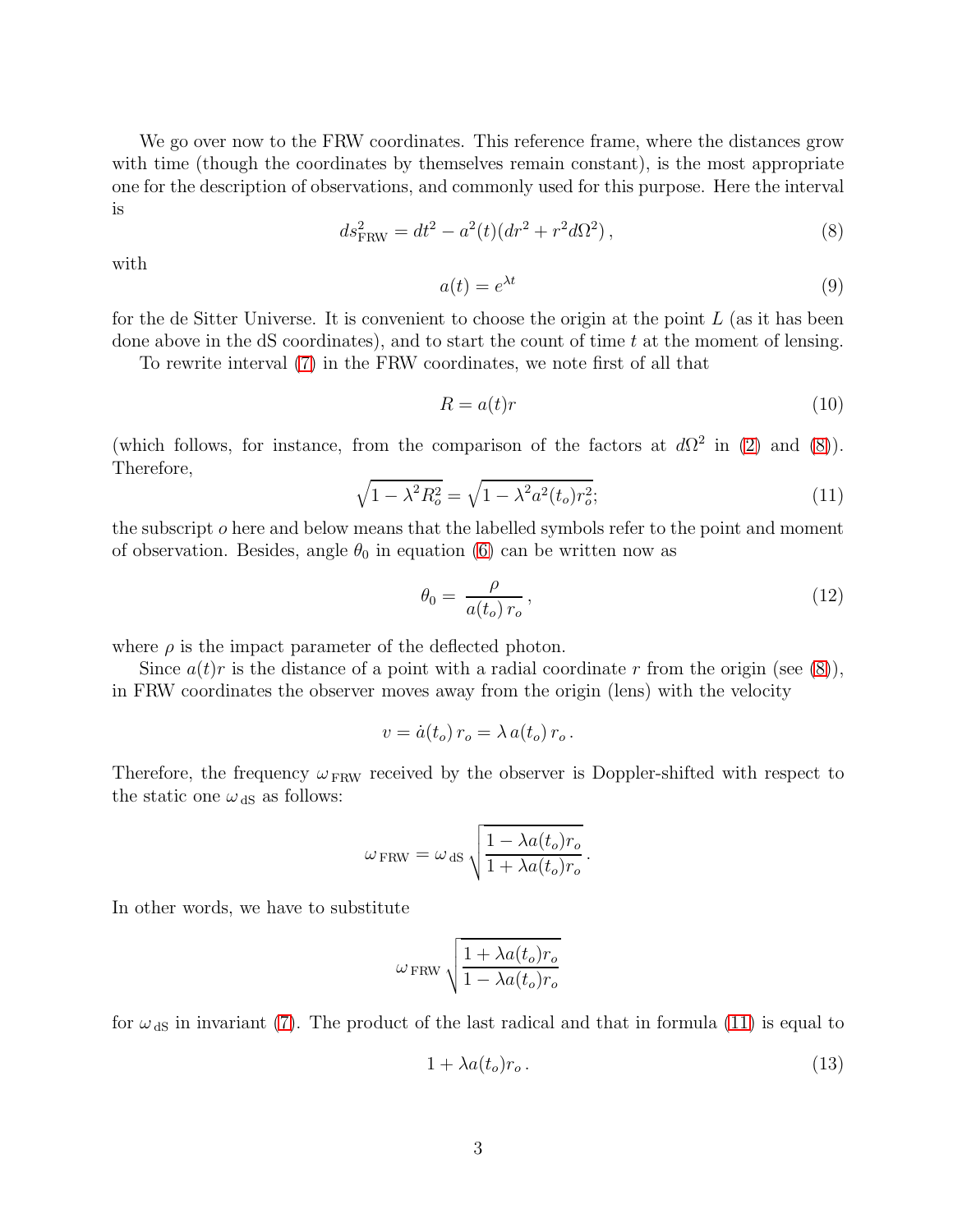At last, let us recall that the observation point  $(t_o, r_o)$  belongs to the light cone with the top at the origin. This cone is described by differential equation (see [\(8\)](#page-2-0))

<span id="page-3-0"></span>
$$
\frac{dt}{a(t)} = dr \tag{14}
$$

with the initial condition  $r = 0$  at  $t = 0$ . With  $a(t) = e^{\lambda t}$  (see [\(9\)](#page-2-2)), the solution of equation [\(14\)](#page-3-0) can be easily rewritten as follows:

<span id="page-3-1"></span>
$$
a(t_o) = 1 + \lambda a(t_o) r_o. \tag{15}
$$

Thus, in the FRW metric [\(8\)](#page-2-0), used in practice for the description of lensing effects, all factors in invariant I, dependent on  $\lambda$  and/or  $a(t_o)$ , cancel, so that this invariant reduces to

$$
I = \omega_{\text{FRW}} \frac{\rho}{r_o} \,. \tag{16}
$$

Then, the scale factor at the time of the light emission by the source satisfies an equation analogous to [\(15\)](#page-3-1):

<span id="page-3-2"></span>
$$
a(t_s) = 1 - \lambda a(t_s) r_s \tag{17}
$$

(indeed, while the frequency received at the point  $O$  is red-shifted with respect to the frequency  $\omega$  of the propagating signal, the frequency emitted at the point S is red-shifted with respect to  $\omega$ ). It can be easily demonstrated with eqs. [\(10\)](#page-2-3), [\(15\)](#page-3-1), [\(17\)](#page-3-2) that relation [\(5\)](#page-1-5) has in the FRW coordinates quite analogous form:

$$
2r_g/\rho + \alpha = \rho/r_s + \rho/r_o. \tag{18}
$$

The angle  $\alpha$ , with its vertex at the origin, has obviously the same value in the dS and FRW coordinates. Then, since

$$
1/r_s + 1/r_o = 1/R_s + 1/R_o,
$$

the parameter  $\rho$  is also the same in the both frames discussed.

Thus, in the practically employed FRW metric all "long-distance" corrections caused by the cosmological constant, i.e., those on the order of  $\Lambda r_o^2$  and higher (one could hardly expect here corrections of the type  $\lambda r_o \sim \sqrt{\Lambda} r_o$ , nonanalitic in  $\Lambda$ ) to the effects of gravitational lensing cancel. In particular, the factor  $\sqrt{1 - \lambda^2 R^2}$ , pointed out in Ref. [\[8\]](#page-4-2), disappears here.

The absence of "long-distance" cosmological effects in gravitational lensing is not at all surprising and can be easily demonstrated to take place in a general case of spatially-flat homogeneous and isotropic FRW Universe. The reason is that such space-times are conformallyflat, and thus in the appropriate coordinates their metric is proportional to the Minkowski one:

$$
ds^2_{\text{ FRW}} = a^2(\eta)(d\eta^2 - dr^2 - r^2d\Omega^2).
$$

This interval can be obtained from Eq. [\(8\)](#page-2-0) by changing the time coordinate according to the relation  $d\eta = dt/a(t)$ . The factor  $a(\eta)$  does not influence the propagation of light rays, since it cancels from the eikonal equation. Thus, the world lines of photons in this coordinate